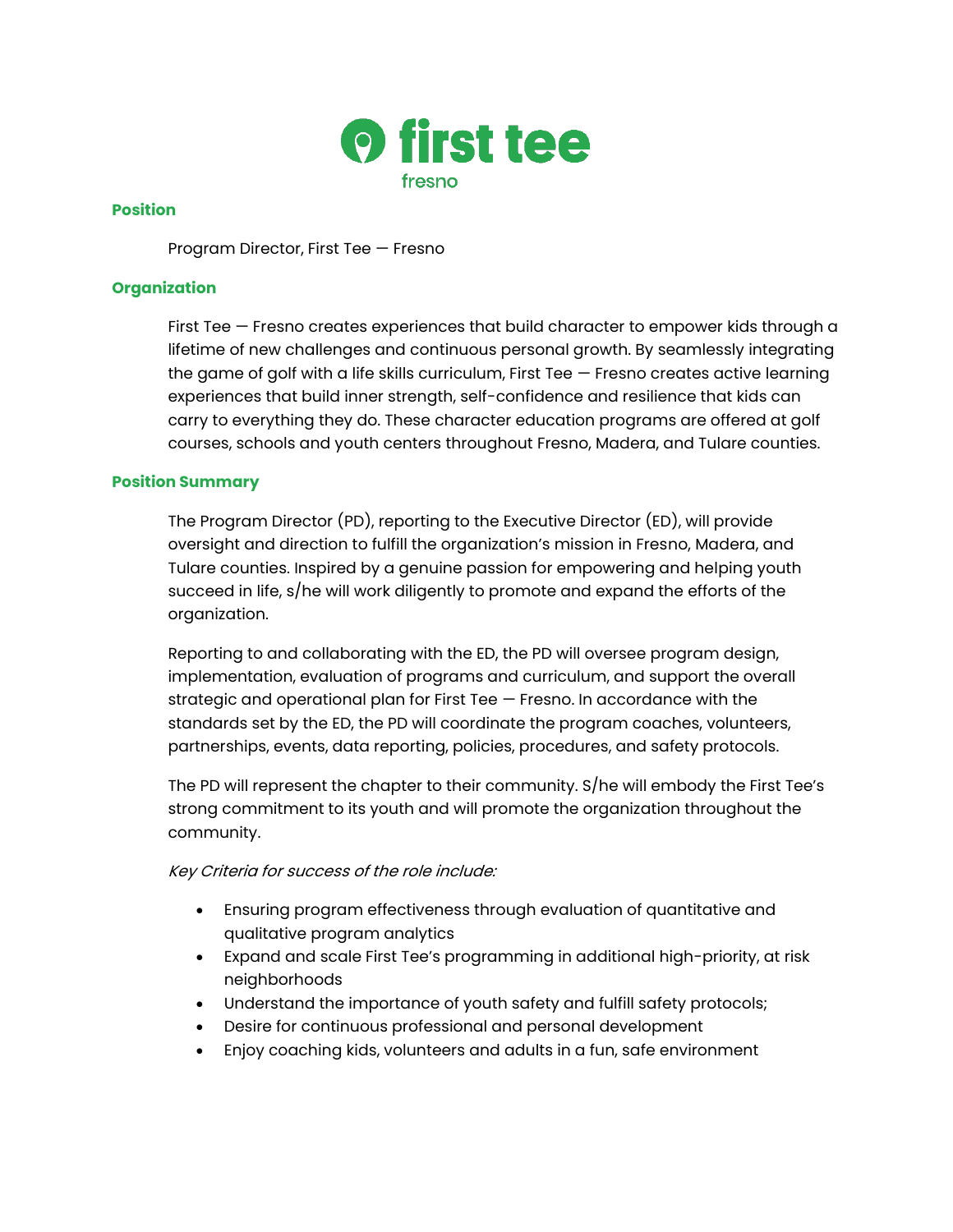## **Responsibilities**

- Oversee all First Tee on-course and community programs. Top priority will be promoting diversity, retention and advancement at this location and maximizing the number of certifying participants;
- Recruit and organize community partners within service area, with a particular focus on the partners surrounding chapter facilities/program locations to involve more underprivileged, underserved and minority youth;
- Ensure top quality program delivery, leading instruction of First Tee classes and oncourse playing opportunities, organize and manage volunteer recruitment, training and management. Possess or gain certification in First Tee life skills curriculum training;
- Manage all Salesforce database records. This includes but is not limited to: tracking certifying and community partnership participant numbers and demographic information, providing reports for ED/Board;
- Communicate with parents/participants via website, email, social media and phone calls;
- Work cohesively with ED to schedule programs and post online when registration is open;
- Effectively schedule coaches/volunteers to teach/lead classes that are appropriate for their skill set and teach/lead classes as needed;
- Collect and submit weekly pictures, videos and descriptions of programs for posting on the chapter's social media accounts;
- Uphold all Child Protection Policies, background checks, and training as set forth by First Tee HQ

# **Preferred Qualifications**

- Bachelor's degree in the area of sports administration, business management, education, recreation or related field;
- 2-3 years' experience managing a team of coaches/volunteers; preferably in a youth development setting;
- Demonstrate exceptional communication, fiscal management and managerial skills;
- Experience in identifying and managing program staff and volunteers;
- Charismatic, personable and motivational in working with youth and volunteers;
- Passionate youth development ambassador with experience promoting access to and involvement in programs by youth participants, their families, volunteers, donors, donor prospects and allied partners;
- General knowledge of sports and enthusiasm for golf and prior direct experience with youth development programming preferred;
- Excellent, transparent, and inclusive communicator who follows through and follows up; ability to share thoughts and observations; and who consistently treats others equitably and with respect;